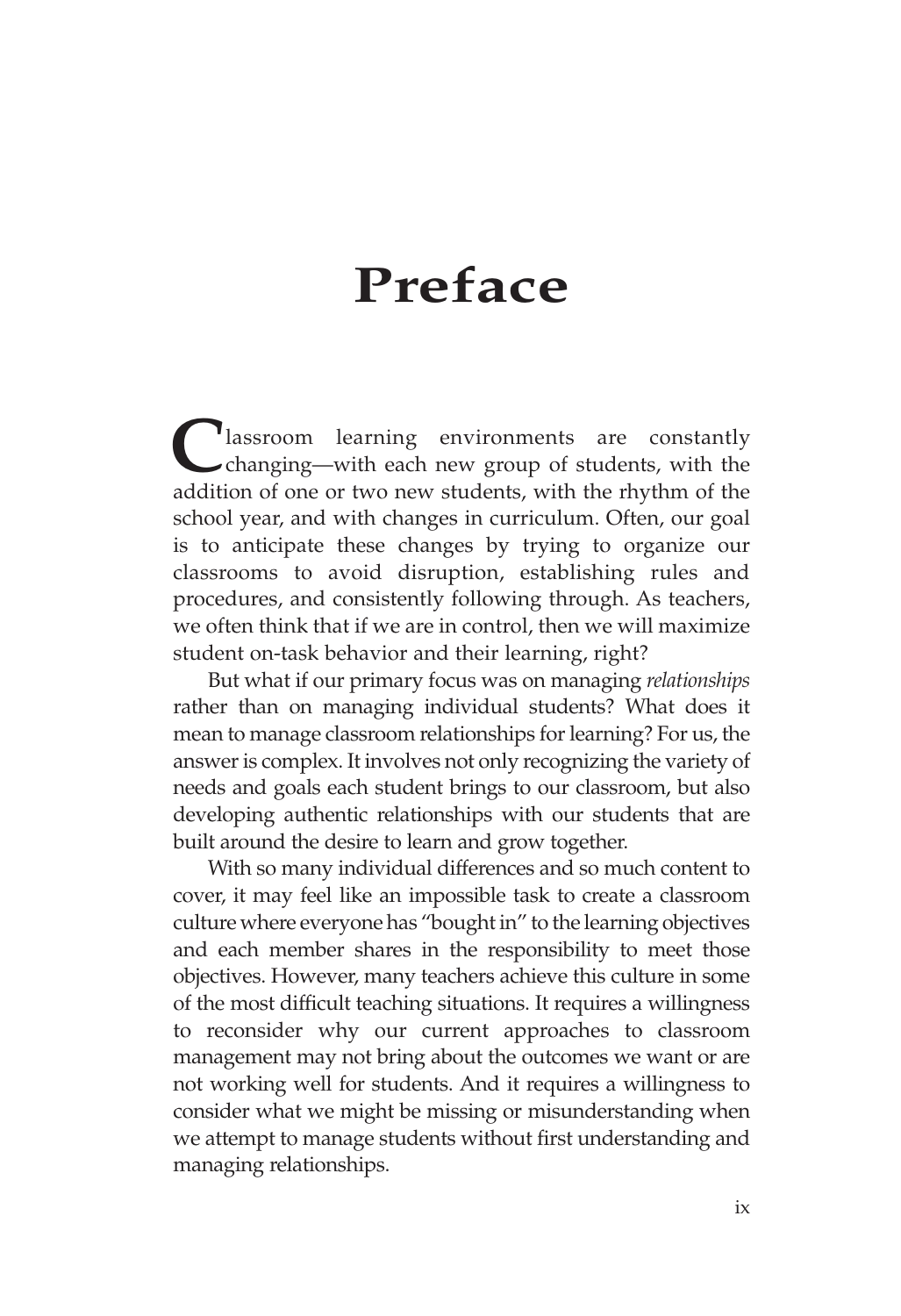#### x——An Interpersonal Approach to Classroom Management

Managing relationships to enhance student learning requires us to adopt a developmental perspective on children and adolescents' interactions and behaviors, to consider not only the kinds of behaviors we'd like to see them exhibit *now* but also in the future. And managing relationships can require us to move out of our cultural comfort zones and recognize that other families, classrooms, and communities interact in ways that feel foreign to us.

Our purpose in writing this book is to share with teachers what it means to manage classroom relationships for learning and how to think about each dimension of our instruction in a way that optimizes three interconnected types of student engagement: relational, cognitive, and behavioral. In this book, we describe an integrative, relational approach to understanding *classroom management.* We draw from the work of educational psychologists who largely argue that disruptive student behavior, inattention, and lower performance occur when students are not actively engaged by the curriculum. We draw from the work of social developmental psychologists to examine how children think about their relationships in qualitatively different ways and how relational conflict (among students and with teachers) occurs as children learn to navigate increasingly multifaceted and complex relationships. And we draw from the work of sociocultural researchers who remind us that our identity as part of a "clan" affects the way we interact with each other and the curriculum, providing us frames of reference for interpreting events and skillsets for interacting with each other.

### *Heather*

My interest in this book project grew out of my research in studying students' and teachers' understandings of their relationships with each other, and, in particular, a three-year collaboration with a district that was so committed to developing optimal relationships for all of the students in their district that they embarked on a wide-scale reform of their high schools. In interviews with teachers, I listened as teachers described with joy the successes they perceived in their abilities to connect with students, and then, with sorrow, the children they felt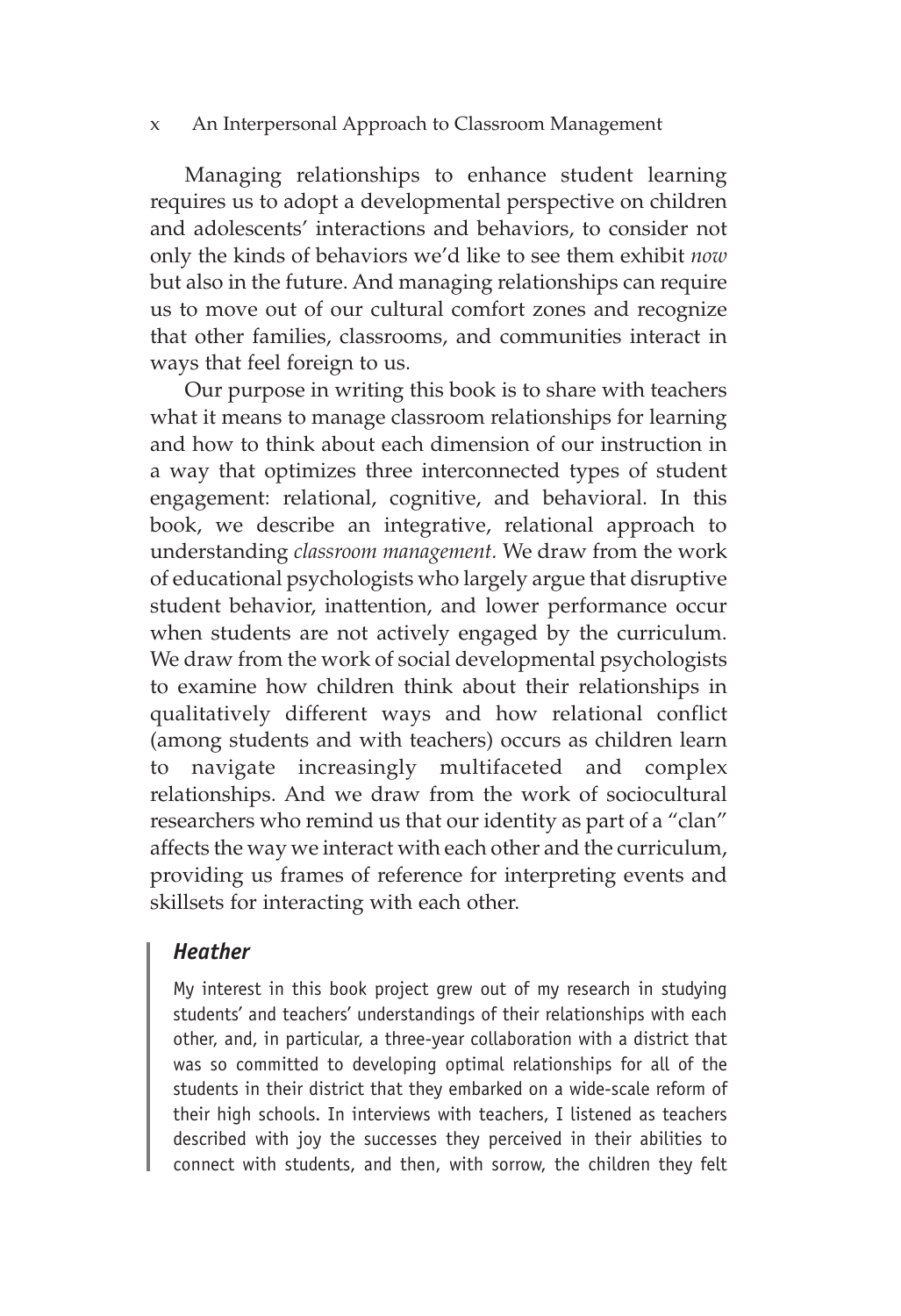remained estranged despite their best efforts. I listened as students described teachers who were "really nice but I didn't learn much from them," classrooms where the culture prohibited being them from being "real," and schools where they knew every teacher cared about them. I learned that most teachers developed their relationship and management skills on the job and that those who were successful at connecting with kids credited it to their mentors: their own exemplary teachers, administrators, and colleagues. I learned that this makes for patchy knowledge—with only some teachers lucky enough to experience this kind of support. Today, as a teacher educator, I try to integrate knowledge and skills about relationships and management into my own courses in learning theory and child development. But I have also learned over the past 10 years that as we pack our teacher education curriculums with courses in academic content, courses in classroom management become optional. I wanted us to create a book that would bridge theory on teacher and peer relationships with actual tools that could be used to improve classroom climate and relationship quality.

## *Jessica*

My interest in this book was inspired by Heather's strong commitment to the development of teacher-student relationships and my own interest in students' motivation and social interactions in the classroom. Specifically, most of my research has focused on students' motivation in collaborative/cooperative learning groups, asking such questions as, "Do students in groups influence each other's motivation for learning?", "Do feelings of classroom community affect their motivation to learn?", and "Do different types of group learning reduce student incivility in the classroom?" Although most of my findings are mixed, one consistency has been that teachers need to use interactive learning in very strategic ways if they are going to motivate their students to listen and learn, particularly as they try to build positive relationships in their classrooms.

## *Lauren*

My interest in this project stemmed directly from my experiences as an elementary school teacher. While the importance of classroom management was emphasized throughout my traditional teacher preparation program, deliberate instruction in management theory and methodology was absent from my training until I began my student teaching program. And even then, most of my peers and I learned management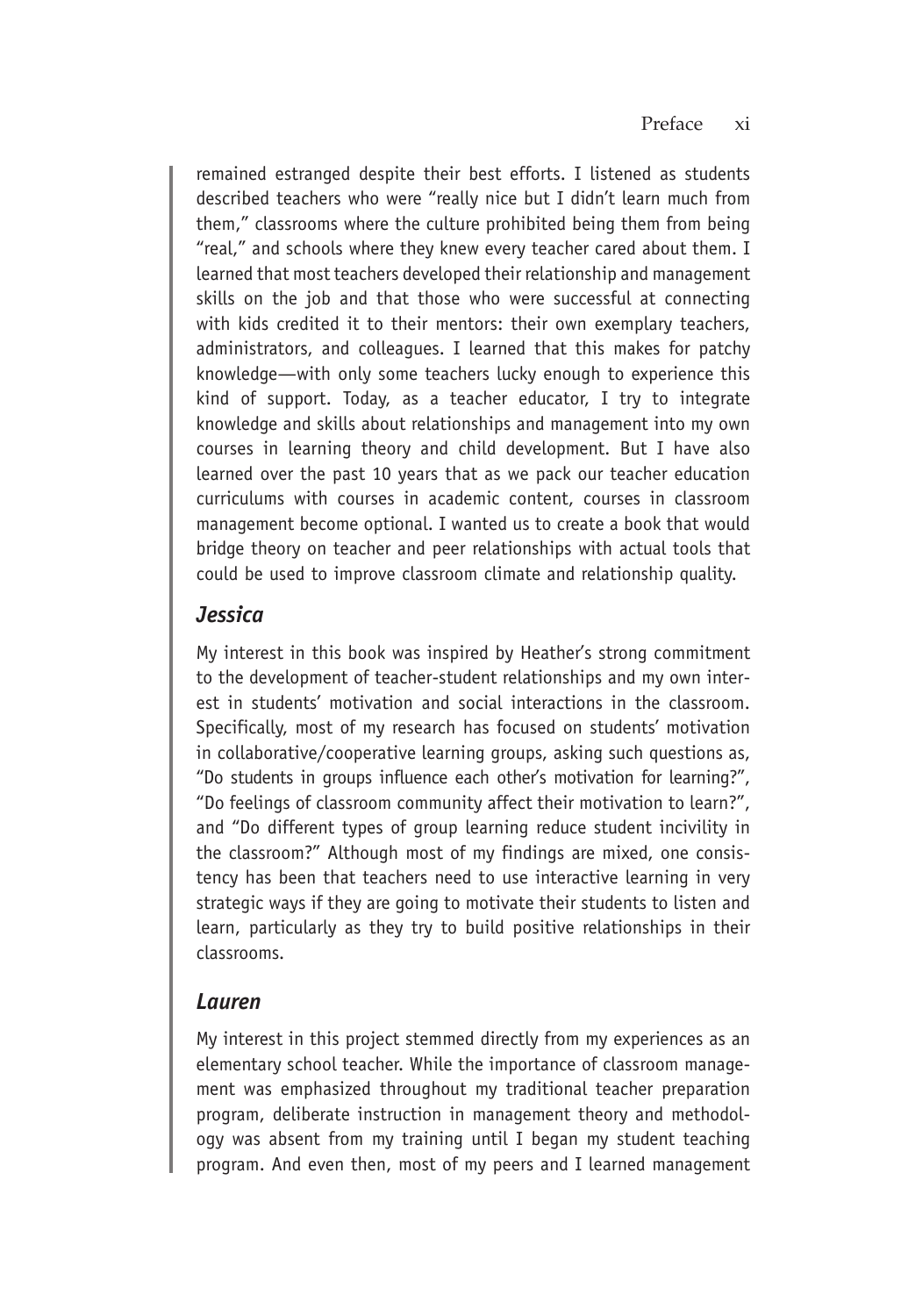## xii——An Interpersonal Approach to Classroom Management

techniques from our mentor teachers, which meant we were exposed to only *one* approach by *one* individual. In my own experience, the first few years of my teaching career started when I developed a management style, and even then it was mostly through a system of trial and error. It was my hope that we could create a text that could be used by teachers at all experience levels, from teacher education students in their earliest field experiences to seasoned educators searching for an alternative approach to management. I hope that this text prompts educators to reflect on the relationships they cultivate in their classrooms and to think in new ways about management.

This book was written in order to share our ideas about what it means to take a *relational* perspective on classroom management. It presents our unique perspectives and approaches to designing classrooms that consider, holistically, the social-developmental needs of children and adolescents, and creating teacher and peer relationships that provide optimal environments for motivation and learning. Although we recognize that creating optimal classrooms for learning is far easier when teachers have the support of their colleagues and administrators, we focus on identifying strategies that can empower teachers to transform their classrooms even without this support.

This work stands on the shoulders of many other researchers across the fields of classroom management, motivation theory, social and emotional development, culturally relevant pedagogy, and teachers and mentors we have worked with throughout our careers. At the end of each chapter, we highlight accessible readings, websites, and reviews of literature that can support future inquiry. Scholar James Wertsch (1991) described how the people we interact with can become the "voices in our mind," guiding individual thoughts and behaviors. In this way, our thinking was shaped by assumptions or prominent voices cited at the end of this text:

1. Children and adolescents will *thrive* academically in classrooms where they feel connected to their teacher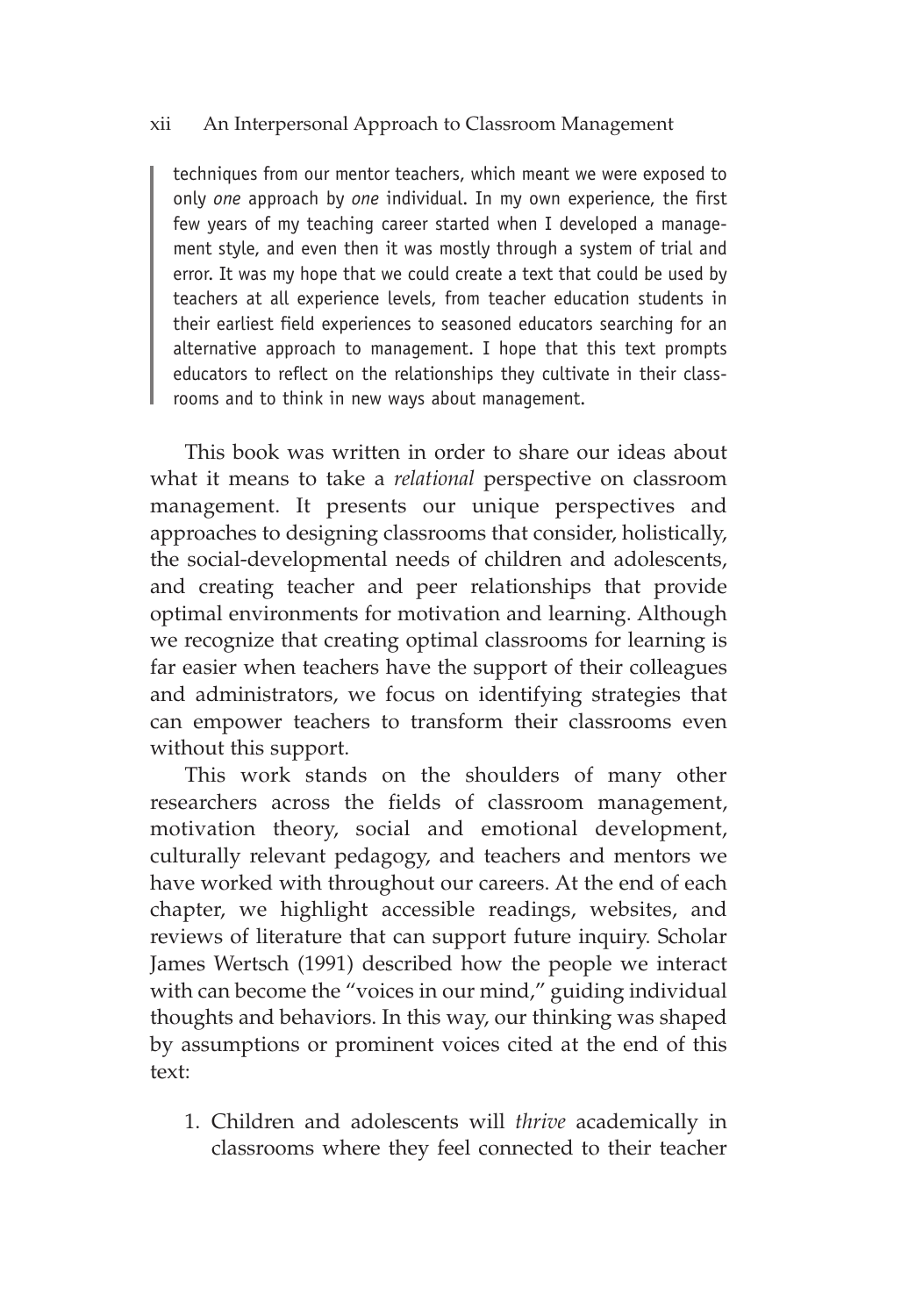and their peers (Ryan, Connell, & Deci, 1985; Connell & Wellborn, 1991).

- 2. All classroom relationships are reciprocal, but teachers are leaders in their classrooms and possess the authority and power to shape the climate and quality of their relationships *with* and *among* their students (Hartup, 1989).
- 3. Opportunities for learning and development occur when teachers and students reflect openly on the quality of their relationships as well as on the culture and climate of the classroom. We invite you to adapt and photocopy any of the exercises in this text to use with your students.

This book also was designed to provide a gap in texts and professional development materials in teacher education in several ways:

- 1. By making explicit theoretical connections between the research and practice. We explicitly connect research on teachers' beliefs, student motivation, and the psychology of emotions and relationships with findings about the teachers' decision making on managing students' academic behavior and interacting in their classrooms.
- 2. By examining these theory-research-practice connections from our perspectives as classroom teachers, as researchers who listen to children and adolescents talk about their relationships and who study relationship dynamics, and as university-based teacher educators who empathize with the dearth of coursework and support available in many teacher preparation curriculums.
- 3. By offering tools for reflection, observation, and data collection (from students), we provide pathways for teachers to translate the ideas in this book into realities in their classrooms. We believe these activities can be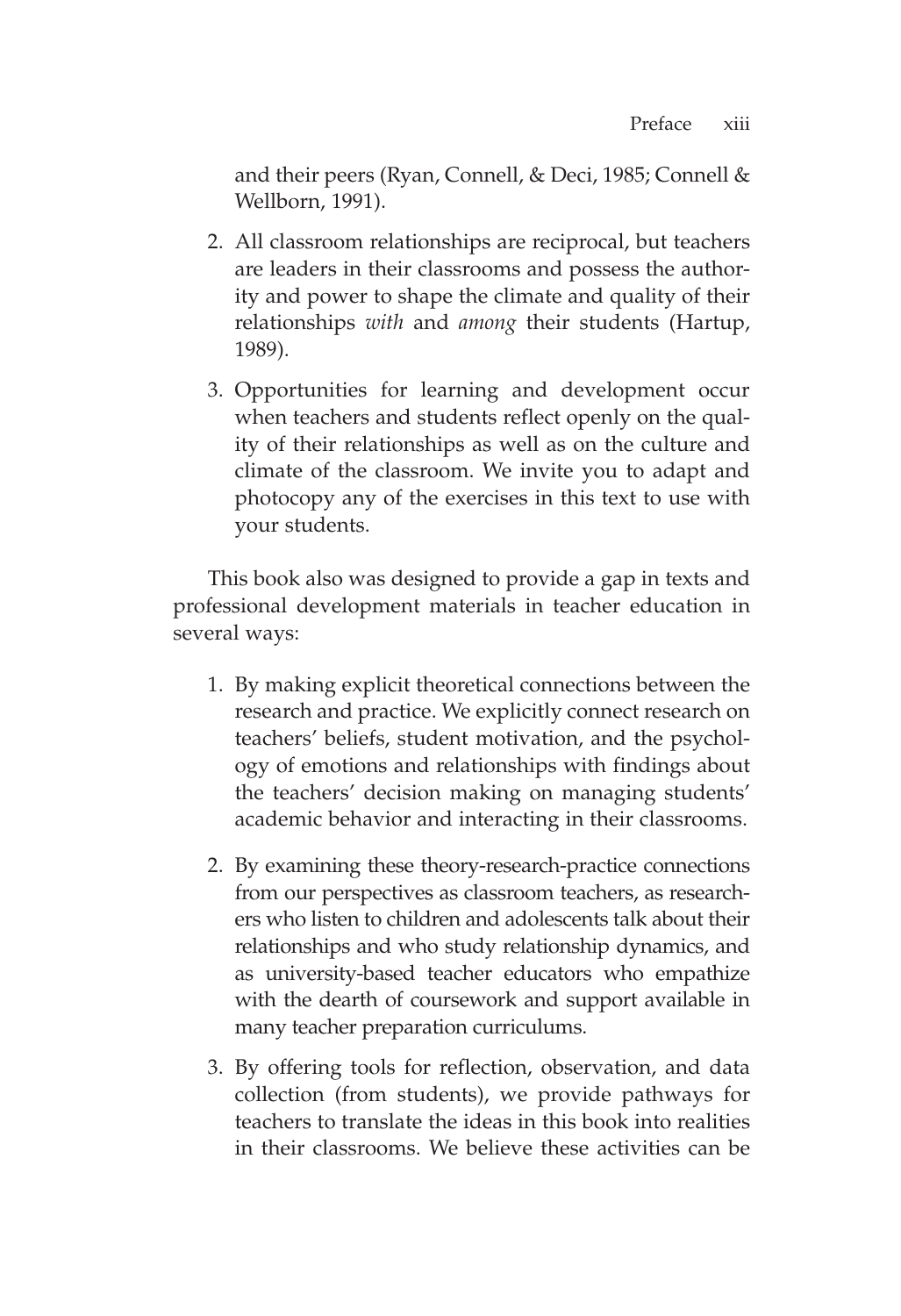## xiv——An Interpersonal Approach to Classroom Management

revisited each summer as you plan to greet a new class and also throughout the year as you identify dimensions of the climate or specific relationships that you desire to improve. We designed this book to be more than simply a discussion of how to improve classroom relationships. Instead, we view this text as an interactive workbook, designed to help you think through (sometimes inconspicuous) elements of instructional design.

We have structured the book in three parts. In Part I, Management as a Function of Student Engagement, we offer the perspective of educational psychologists on classroom management. Specifically, we define what it means for students to be engaged in the learning process, we offer an overview of basic tenets of motivation theory, and we outline the ways in which classroom structures contribute to student engagement. From an educational psychologist's perspective, classroom disruptions and relational conflict can be largely viewed as a function of poor student engagement. We offer tools and strategies for teachers to use in reflecting on their current beliefs and pedagogy and assessing how their students' view their classroom and school.

In Part II, Management as a Function of Classroom Relationships, we draw from the social-developmental literature on teacher-student and peer relationships to understand the nature of relational engagement. From this perspective, classroom disruptions and relational conflicts may be a function of problems with teacher or peer relationships. We devote much of this section to helping teachers reflect on their beliefs about teacher and peer relationships, their role in helping students develop into autonomous learners, and their ability to be in sync with diverse learners. We offer tools and strategies for modeling and caring about each other, learning in our relationships with students, and helping students learn to connect in meaningful ways with each other.